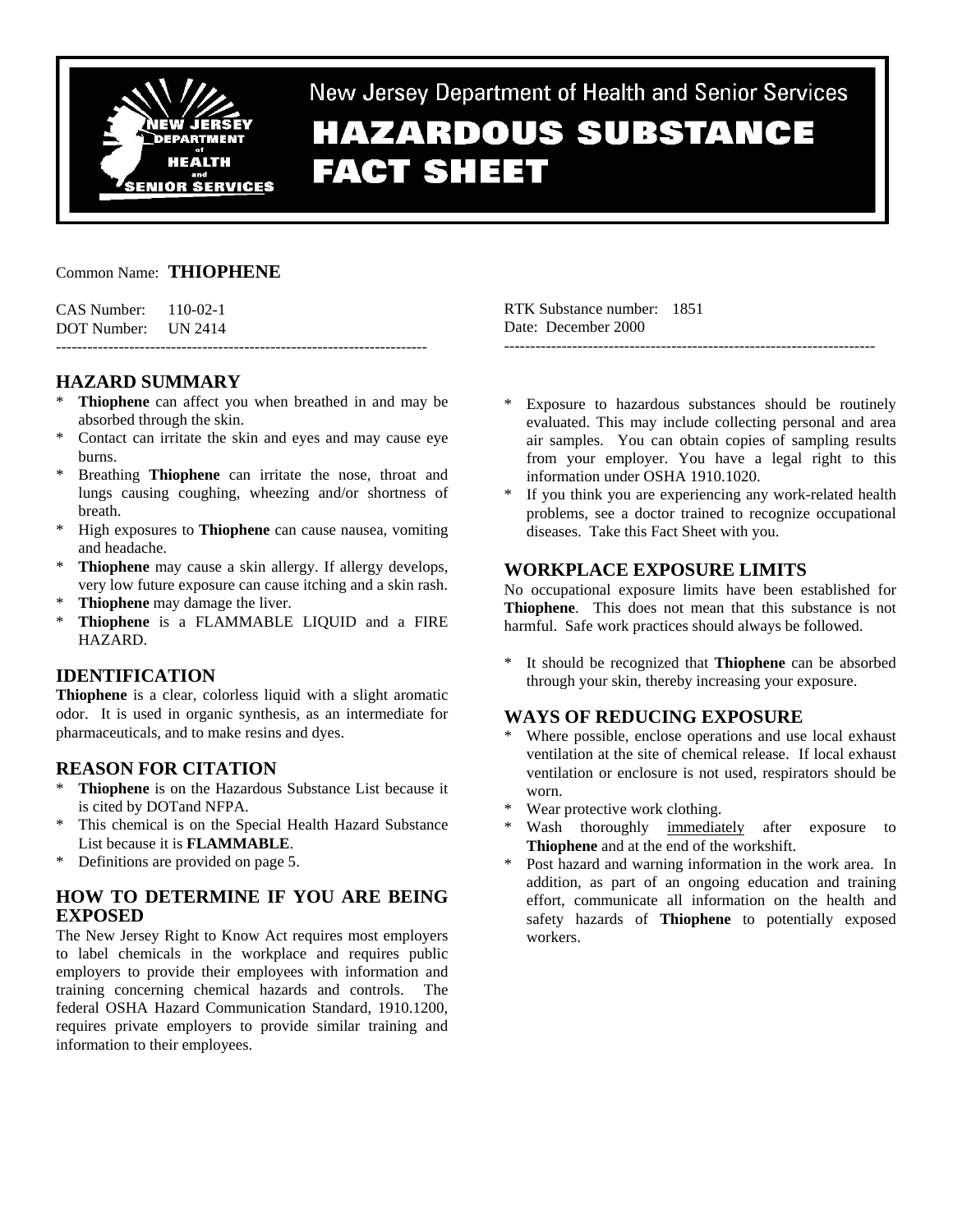This Fact Sheet is a summary source of information of all potential and most severe health hazards that may result from exposure. Duration of exposure, concentration of the substance and other factors will affect your susceptibility to any of the potential effects described below.

---------------------------------------------------------------------------

## **HEALTH HAZARD INFORMATION**

### **Acute Health Effects**

The following acute (short-term) health effects may occur immediately or shortly after exposure to **Thiophene**:

- \* Contact can irritate the skin and eyes and may cause eye burns.
- Breathing **Thiophene** can irritate the nose, throat and lungs causing coughing, wheezing and/or shortness of breath.
- \* High exposures to **Thiophene** can cause nausea, vomiting and headache.

### **Chronic Health Effects**

The following chronic (long-term) health effects can occur at some time after exposure to **Thiophene** and can last for months or years:

### **Cancer Hazard**

According to the information presently available to the New Jersey Department of Health and Senior Services, **Thiophene** has not been tested for its ability to cause cancer in animals.

## **Reproductive Hazard**

According to the information presently available to the New Jersey Department of Health and Senior Services, **Thiophene** has not been tested for its ability to affect reproduction.

## **Other Long-Term Effects**

- **Thiophene** may cause a skin allergy. If allergy develops, very low future exposure can cause itching and a skin rash.
- \* **Thiophene** may damage the liver.

## **MEDICAL**

### **Medical Testing**

If symptoms develop or overexposure is suspected, the following are recommended:

- \* Evaluation by a qualified allergist, including careful exposure history and special testing, may help diagnose skin allergy.
- \* Liver function tests.

Any evaluation should include a careful history of past and present symptoms with an exam. Medical tests that look for damage already done are not a substitute for controlling exposure.

Request copies of your medical testing. You have a legal right to this information under OSHA 1910.1020.

### **Conditions Made Worse By Exposure**

Because more than light alcohol consumption can cause liver damage, drinking alcohol may increase the liver damage caused by **Thiophene**.

## **WORKPLACE CONTROLS AND PRACTICES**

Unless a less toxic chemical can be substituted for a hazardous substance, **ENGINEERING CONTROLS** are the most effective way of reducing exposure. The best protection is to enclose operations and/or provide local exhaust ventilation at the site of chemical release. Isolating operations can also reduce exposure. Using respirators or protective equipment is less effective than the controls mentioned above, but is sometimes necessary.

In evaluating the controls present in your workplace, consider: (1) how hazardous the substance is, (2) how much of the substance is released into the workplace and (3) whether harmful skin or eye contact could occur. Special controls should be in place for highly toxic chemicals or when significant skin, eye, or breathing exposures are possible.

In addition, the following controls are recommended:

- Where possible, automatically pump liquid Thiophene from drums or other storage containers to process containers.
- \* Before entering a confined space where **Thiophene** may be present, check to make sure that an explosive concentration does not exist.

Good **WORK PRACTICES** can help to reduce hazardous exposures. The following work practices are recommended:

- Workers whose clothing has been contaminated by **Thiophene** should change into clean clothing promptly.
- Contaminated work clothes should be laundered by individuals who have been informed of the hazards of exposure to **Thiophene**.
- Eye wash fountains should be provided in the immediate work area for emergency use.
- If there is the possibility of skin exposure, emergency shower facilities should be provided.
- \* On skin contact with **Thiophene**, immediately wash or shower to remove the chemical. At the end of the workshift, wash any areas of the body that may have contacted **Thiophene**, whether or not known skin contact has occurred.
- \* Do not eat, smoke, or drink where **Thiophene** is handled, processed, or stored, since the chemical can be swallowed. Wash hands carefully before eating, drinking, smoking, or using the toilet.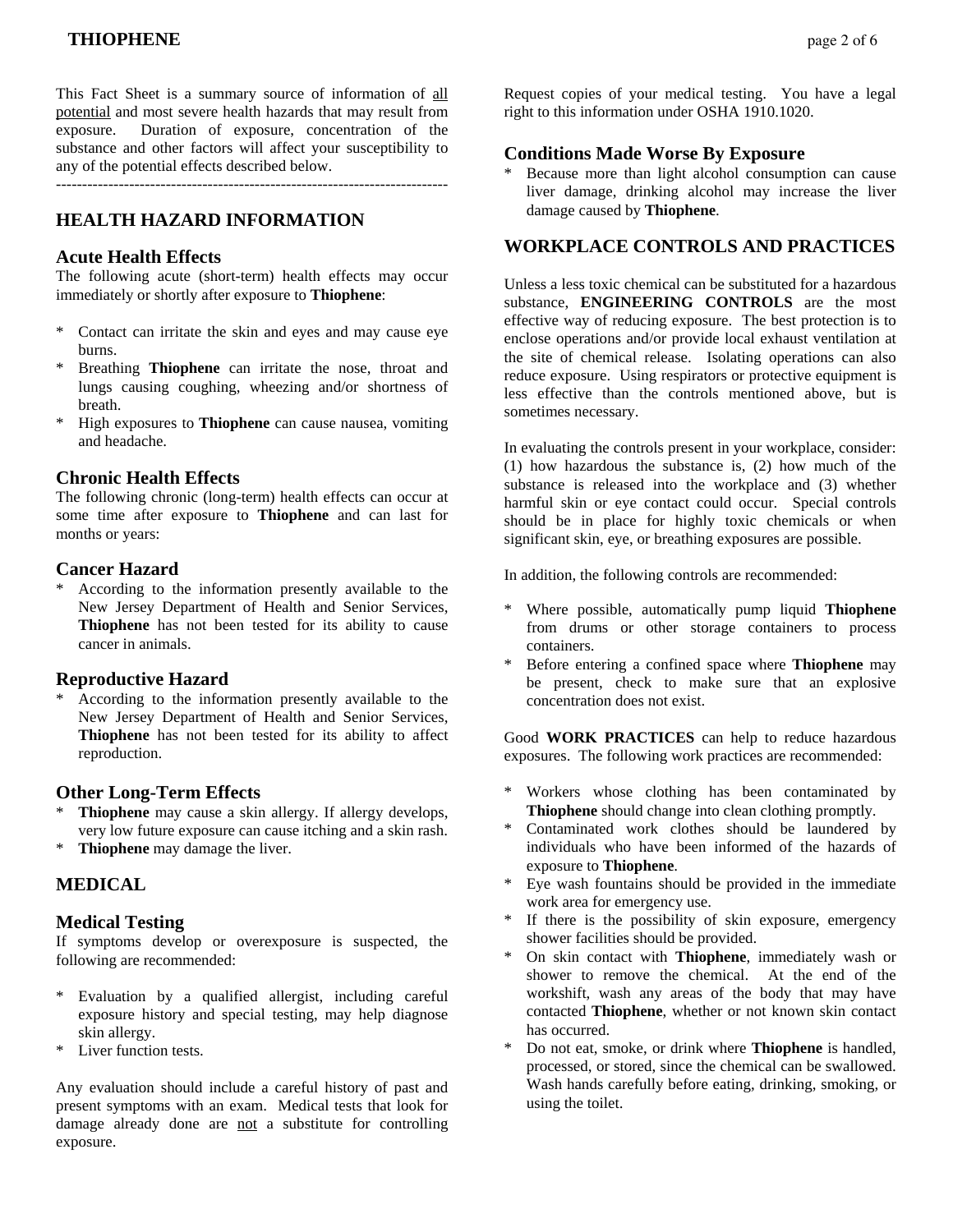## **PERSONAL PROTECTIVE EQUIPMENT**

WORKPLACE CONTROLS ARE BETTER THAN PERSONAL PROTECTIVE EQUIPMENT. However, for some jobs (such as outside work, confined space entry, jobs done only once in a while, or jobs done while workplace controls are being installed), personal protective equipment may be appropriate.

OSHA 1910.132 requires employers to determine the appropriate personal protective equipment for each hazard and to train employees on how and when to use protective equipment.

The following recommendations are only guidelines and may not apply to every situation.

## **Clothing**

- Avoid skin contact with **Thiophene**. Wear protective gloves and clothing. Safety equipment suppliers/ manufacturers can provide recommendations on the most protective glove/clothing material for your operation.
- \* All protective clothing (suits, gloves, footwear, headgear) should be clean, available each day, and put on before work.

## **Eye Protection**

- Wear indirect-vent, impact and splash resistant goggles when working with liquids.
- \* Wear a face shield along with goggles when working with corrosive, highly irritating or toxic substances.
- \* Contact lenses should not be worn when working with this substance.

## **Respiratory Protection**

### **IMPROPER USE OF RESPIRATORS IS DANGEROUS.** Such equipment should only be used if the employer has a written program that takes into account workplace conditions, requirements for worker training, respirator fit testing and medical exams, as described in OSHA 1910.134.

\* Where the potential for overexposure exists, use a MSHA/NIOSH approved supplied-air respirator with a full facepiece operated in a pressure-demand or other positivepressure mode. For increased protection use in combination with an auxiliary self-contained breathing apparatus operated in a pressure-demand or other positivepressure mode.

## **QUESTIONS AND ANSWERS**

- Q: If I have acute health effects, will I later get chronic health effects?
- A: Not always. Most chronic (long-term) effects result from repeated exposures to a chemical.
- Q: Can I get long-term effects without ever having shortterm effects?
- A: Yes, because long-term effects can occur from repeated exposures to a chemical at levels not high enough to make you immediately sick.
- Q: What are my chances of getting sick when I have been exposed to chemicals?
- A: The likelihood of becoming sick from chemicals is increased as the amount of exposure increases. This is determined by the length of time and the amount of material to which someone is exposed.
- Q: When are higher exposures more likely?
- A: Conditions which increase risk of exposure include physical and mechanical processes (heating, pouring, spraying, spills and evaporation from large surface areas such as open containers), and "confined space" exposures (working inside vats, reactors, boilers, small rooms, etc.).
- Q: Is the risk of getting sick higher for workers than for community residents?
- A: Yes. Exposures in the community, except possibly in cases of fires or spills, are usually much lower than those found in the workplace. However, people in the community may be exposed to contaminated water as well as to chemicals in the air over long periods. This may be a problem for children or people who are already ill.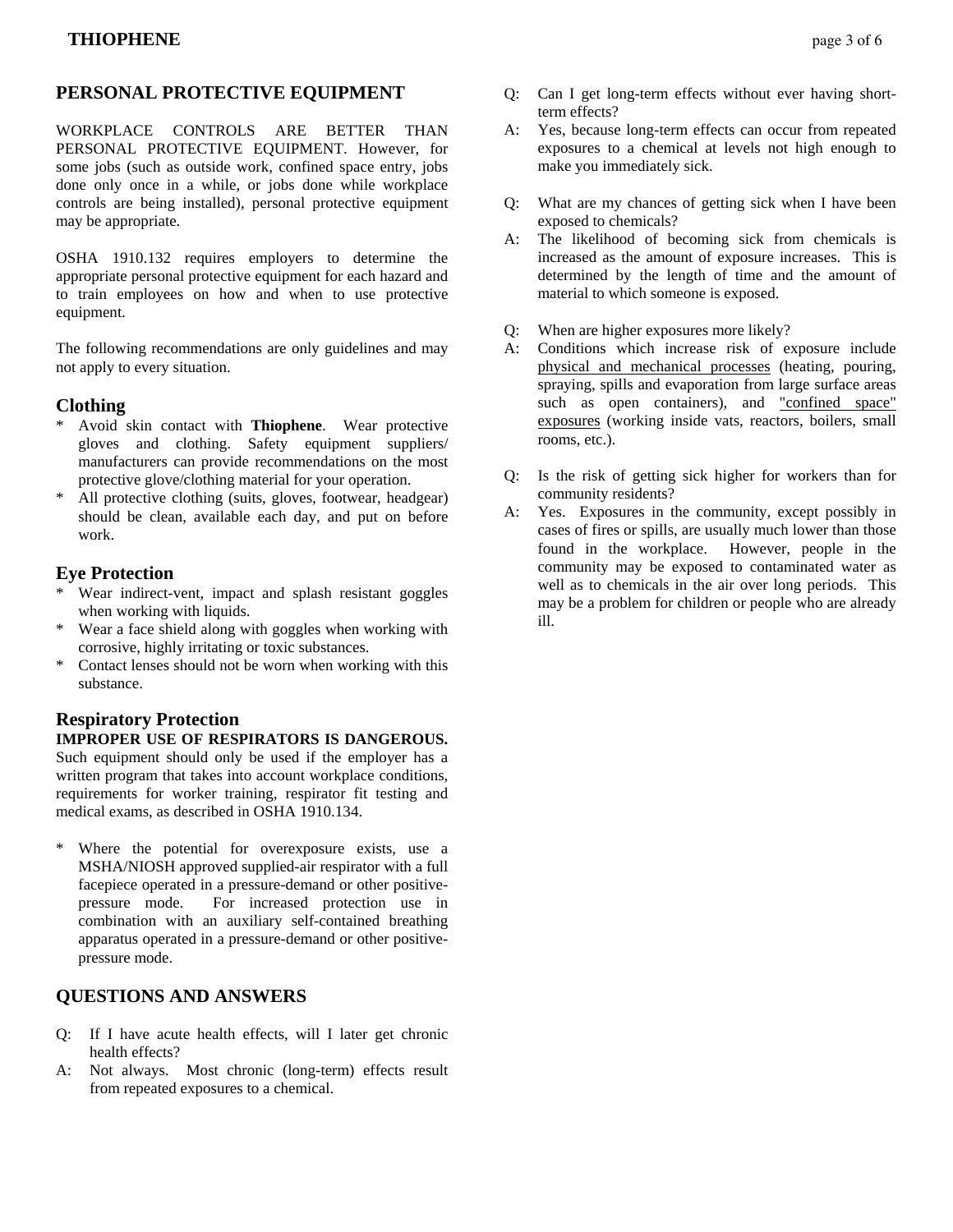#### --------------------------------------------------------------------------- The following information is available from:

 New Jersey Department of Health and Senior Services Occupational Health Service PO Box 360 Trenton, NJ 08625-0360 (609) 984-1863 (609) 292-5677 (fax)

Web address: http://www.state.nj.us/health/eoh/odisweb/

### **Industrial Hygiene Information**

Industrial hygienists are available to answer your questions regarding the control of chemical exposures using exhaust ventilation, special work practices, good housekeeping, good hygiene practices, and personal protective equipment including respirators. In addition, they can help to interpret the results of industrial hygiene survey data.

### **Medical Evaluation**

If you think you are becoming sick because of exposure to chemicals at your workplace, you may call personnel at the Department of Health and Senior Services, Occupational Health Service, who can help you find the information you need.

### **Public Presentations**

Presentations and educational programs on occupational health or the Right to Know Act can be organized for labor unions, trade associations and other groups.

### **Right to Know Information Resources**

The Right to Know Infoline (609) 984-2202 can answer questions about the identity and potential health effects of chemicals, list of educational materials in occupational health, references used to prepare the Fact Sheets, preparation of the Right to Know survey, education and training programs, labeling requirements, and general information regarding the Right to Know Act. Violations of the law should be reported to (609) 984-2202.

---------------------------------------------------------------------------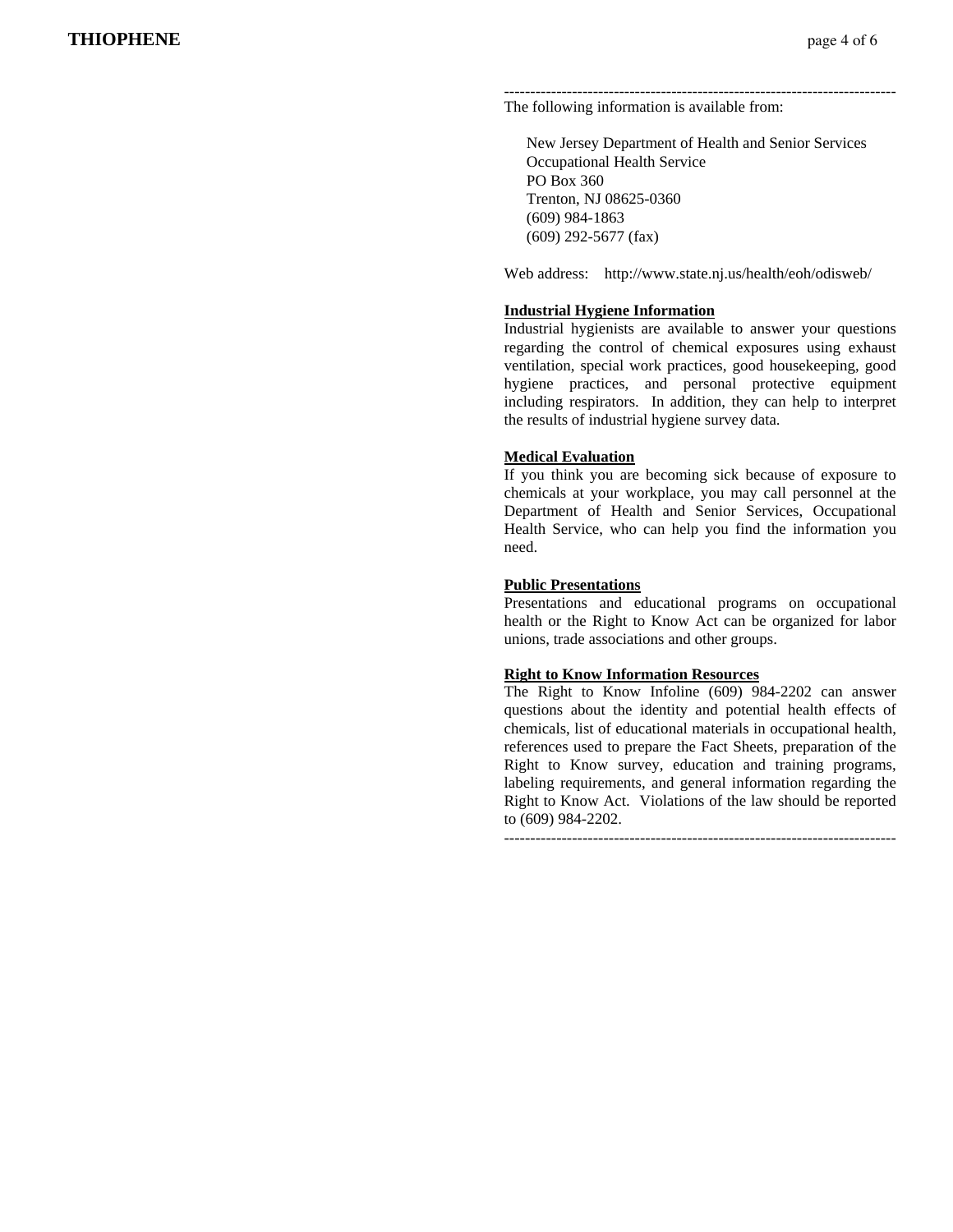## **DEFINITIONS**

**ACGIH** is the American Conference of Governmental Industrial Hygienists. It recommends upper limits (called TLVs) for exposure to workplace chemicals.

A **carcinogen** is a substance that causes cancer.

The **CAS number** is assigned by the Chemical Abstracts Service to identify a specific chemical.

A **combustible** substance is a solid, liquid or gas that will burn.

A **corrosive** substance is a gas, liquid or solid that causes irreversible damage to human tissue or containers.

**DEP** is the New Jersey Department of Environmental Protection.

**DOT** is the Department of Transportation, the federal agency that regulates the transportation of chemicals.

**EPA** is the Environmental Protection Agency, the federal agency responsible for regulating environmental hazards.

A **fetus** is an unborn human or animal.

A **flammable** substance is a solid, liquid, vapor or gas that will ignite easily and burn rapidly.

The **flash point** is the temperature at which a liquid or solid gives off vapor that can form a flammable mixture with air.

**HHAG** is the Human Health Assessment Group of the federal EPA.

**IARC** is the International Agency for Research on Cancer, a scientific group that classifies chemicals according to their cancer-causing potential.

A **miscible** substance is a liquid or gas that will evenly dissolve in another.

**mg/m3** means milligrams of a chemical in a cubic meter of air. It is a measure of concentration (weight/volume).

**MSHA** is the Mine Safety and Health Administration, the federal agency that regulates mining. It also evaluates and approves respirators.

A **mutagen** is a substance that causes mutations. A **mutation** is a change in the genetic material in a body cell. Mutations can lead to birth defects, miscarriages, or cancer.

**NAERG** is the North American Emergency Response Guidebook. It was jointly developed by Transport Canada, the United States Department of Transportation and the Secretariat of Communications and Transportation of Mexico. It is a guide for first responders to quickly identify the specific or generic hazards of material involved in a transportation incident, and to protect themselves and the general public during the initial response phase of the incident.

**NCI** is the National Cancer Institute, a federal agency that determines the cancer-causing potential of chemicals.

**NFPA** is the National Fire Protection Association. It classifies substances according to their fire and explosion hazard.

**NIOSH** is the National Institute for Occupational Safety and Health. It tests equipment, evaluates and approves respirators, conducts studies of workplace hazards, and proposes standards to OSHA.

**NTP** is the National Toxicology Program which tests chemicals and reviews evidence for cancer.

**OSHA** is the Occupational Safety and Health Administration, which adopts and enforces health and safety standards.

**PEOSHA** is the Public Employees Occupational Safety and Health Act, a state law which sets PELs for New Jersey public employees.

**PIH** is a DOT designation for chemicals which are Poison Inhalation Hazards.

**ppm** means parts of a substance per million parts of air. It is a measure of concentration by volume in air.

A **reactive** substance is a solid, liquid or gas that releases energy under certain conditions.

A **teratogen** is a substance that causes birth defects by damaging the fetus.

**TLV** is the Threshold Limit Value, the workplace exposure limit recommended by ACGIH.

The **vapor pressure** is a measure of how readily a liquid or a solid mixes with air at its surface. A higher vapor pressure indicates a higher concentration of the substance in air and therefore increases the likelihood of breathing it in.